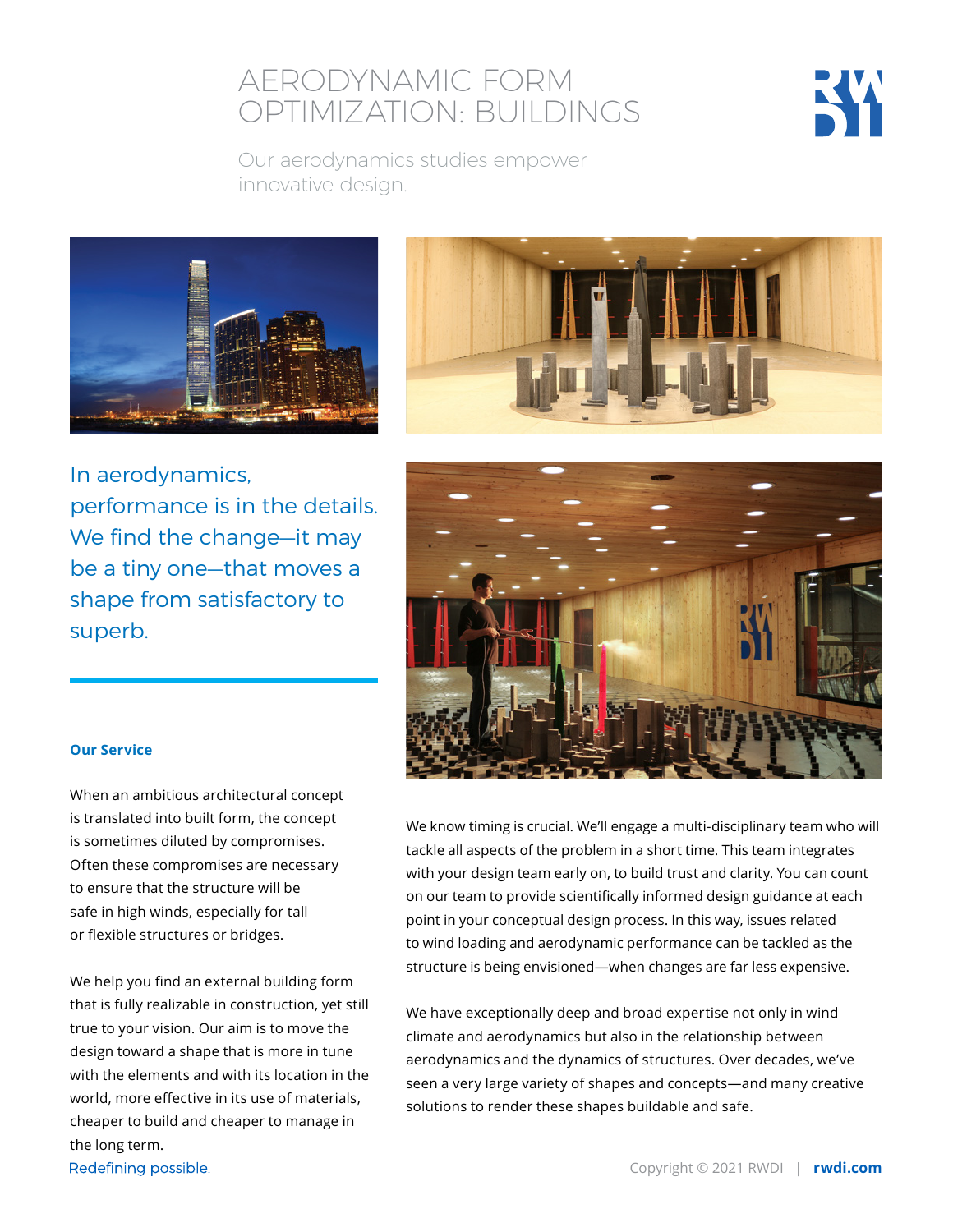# AERODYNAMIC FORM OPTIMIZATION: BUILDINGS



## RWDI is a valuable partner to clients seeking to…

#### **Explore Innovations**

• Set the stage for a finished building that faithfully realizes the original concept

#### **Create Opportunities**

- Preserve or add desirable features without compromising aerodynamic performance
- Find early cost-savings opportunities by identifying the form features that will drive structural design costs

#### **Meet Challenges**

• Quickly analyze trade-offs between form and myriad structural concerns

#### **Fulfill Expectations**

- Produce quantified design options in a fast-moving context
- Deliver a demonstrably buildable design



### How we work

Our goal is first to understand and describe the forces that are exerted by the wind on a bluff body, whether a structure or another form. Then we consider how to change the shape of the body to minimize or control these forces to enhance performance.

We typically use custom numerical models, but for detailed or unusual questions we build instrumented physical models and test them in our wind tunnels. We operate various state-of-the art boundary-layer wind tunnels, including some that can accommodate very large models.